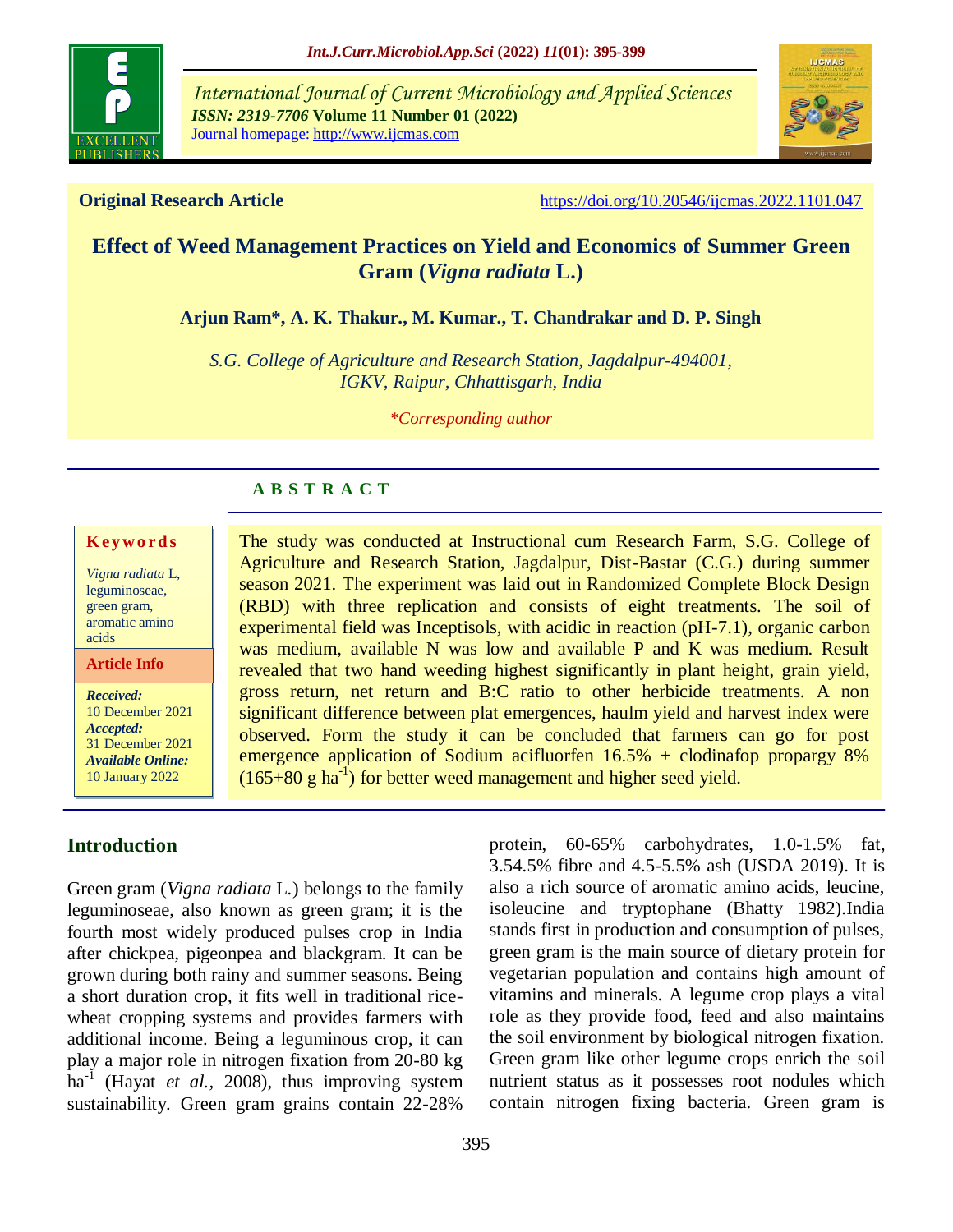grown mainly as a *Kharif* season crop, though in certain states it is grown in summer and *Rabi*  seasons mainly as a second crop after paddy (Singh *et al.,* 1970). Pandya (1973) opined that green gram can be grown successfully during spring as well as summer under irrigated conditions. The global production of green gram is around 2.5 Mt from about 5 Mha with productivity around 500 kg  $\text{ha}^{-1}$ . In India, the area under green gram is 3.8 Mha with an annual production of 1.56 Mt. Average productivity is 413 kg ha<sup>-1</sup> (Reddy and Reddi, 2016). Chhattisgarh is an important state as it contributed about 8 per cent of the total annual pulses area, production and productivity in Chhattisgarh about 40.70 lakh ha, 19.01 lakh ton and 467 kg ha<sup>-1</sup> respectively (Ministry of Agriculture. 2018).

#### **Materials and Methods**

A field experiment was conducted during summer season of 2021 at Research Farm, S.G. College of Agriculture and Research Station, Jagdalpur, Bastar. The soil of experimental field was Inceptisols, with acidic in reaction (pH-7.1), organic carbon was medium, available N was low and available P and K was medium. The experiment was laid out in Randomized complete Block Design (RBD) with three replications. Eight treatment comprised of Fenoxaprop-p-ethyl  $9.3\%$  EC@ 54g ha<sup>-1</sup> at 20-25 DAS, Oxyfluorfen 23% EC@ 250g ha-1 at 20-25 DAS, Imazethapyr  $10\%$  SL@  $100g$  ha<sup>-1</sup> at 20-25 DAS, Imazethapyr + imazamox 70 % WG 100g ha<sup>-1</sup> at 20-25 DAS, Quizalofop-p-ethyl 5% EC@ 50g ha-<sup>1</sup>at 20-25 DAS, Sodium acifluorfen 16.5% + clodinafop propargy  $8\%$  (165+ $80g$ ) ha<sup>-1</sup> at 20-25 DAS, Two hand weeding at 20 and 40 DAS and Absolute control. The green gram variety 'IPM 205- 7' was sown on 28 January 2021 at a row spacing of 30 cm using  $25 \text{ kg} \text{ ha}^{-1}$ . The crop was fertilized with 20 kg N, 40 kg  $P_2O_5$  and 20 kg  $K_2O$  ha<sup>-1</sup>. Entire dose of fertilizer through Urea, SSP and MOP was applied as basal dressing in furrows. Plant to plant spacing however was maintained by thinning at 20 DAS. The crop was protected from insect - pest through spray of chloripyriphos  $\omega$  1.5 liter ha<sup>-1</sup>. Herbicidal spray was done either as post emergence at 25 DAS as per treatment.

#### **Results and Discussion**

#### **Growth attributes**

Different weed control treatments had significant and non significant effect on growth and yield during crop growth stages. (Table1).

Plant emergence was recorded non significant due to different treatments. Significantly taller plant was recorded in treatment two hand weeding  $(T<sub>7</sub>)$  in all the growth stages. It might be due to less crop-weed competition. Similar result is also reported by Samant and Mohanty (2017). Significantly higher numbers of branches were recorded in treatment two hand weeding  $(T_7)$ . Similar result was also reported by Kundu *et al.,* (2011) and Srivastava *et al.,* (2003). Two hand weeding  $(T_7)$  produced statistically higher grain yield which was found on par with the treatment Sodium acifluorfen 16.5% + clodinafop propargy  $8\%$ (165+80 g ha<sup>-1</sup>) (T<sub>6</sub>), Oxyfluorfen 23% EC  $\omega$  250g ha<sup>-1</sup> (T<sub>2</sub>) and Imazethapyr + imazamox 70 % WG 100g  $ha^{-1}$  (T<sub>4</sub>) respectively, and lowest yield was recorded in treatment absolute control  $(T_8)$ .

Haulm yield and harvest index produced non significant effect due to different weed management treatments but numerically higher haulm yield was observed in treatment Two hand weeding  $(T_7)$  and treatment Imazethapyr 10% SL @  $100g$  ha<sup>-1</sup> (T<sub>3</sub>) observed numerically higher harvest index while lowest harvest index was observed in treatment Sodium acifluorfen  $16.5% +$  clodinafop propargy  $8\%(165+80 \text{ g ha}^{-1})$  (T<sub>6</sub>). The increase in grain yield and straw yield was due to efficient weed management practices which is also reported by Singh *et al.,* (1991), Chand *et al.,* (2004) and Singh (2011). Harvest index was considerably influenced due to weed management practices which was also reported by Kumar *et al.*, (2017).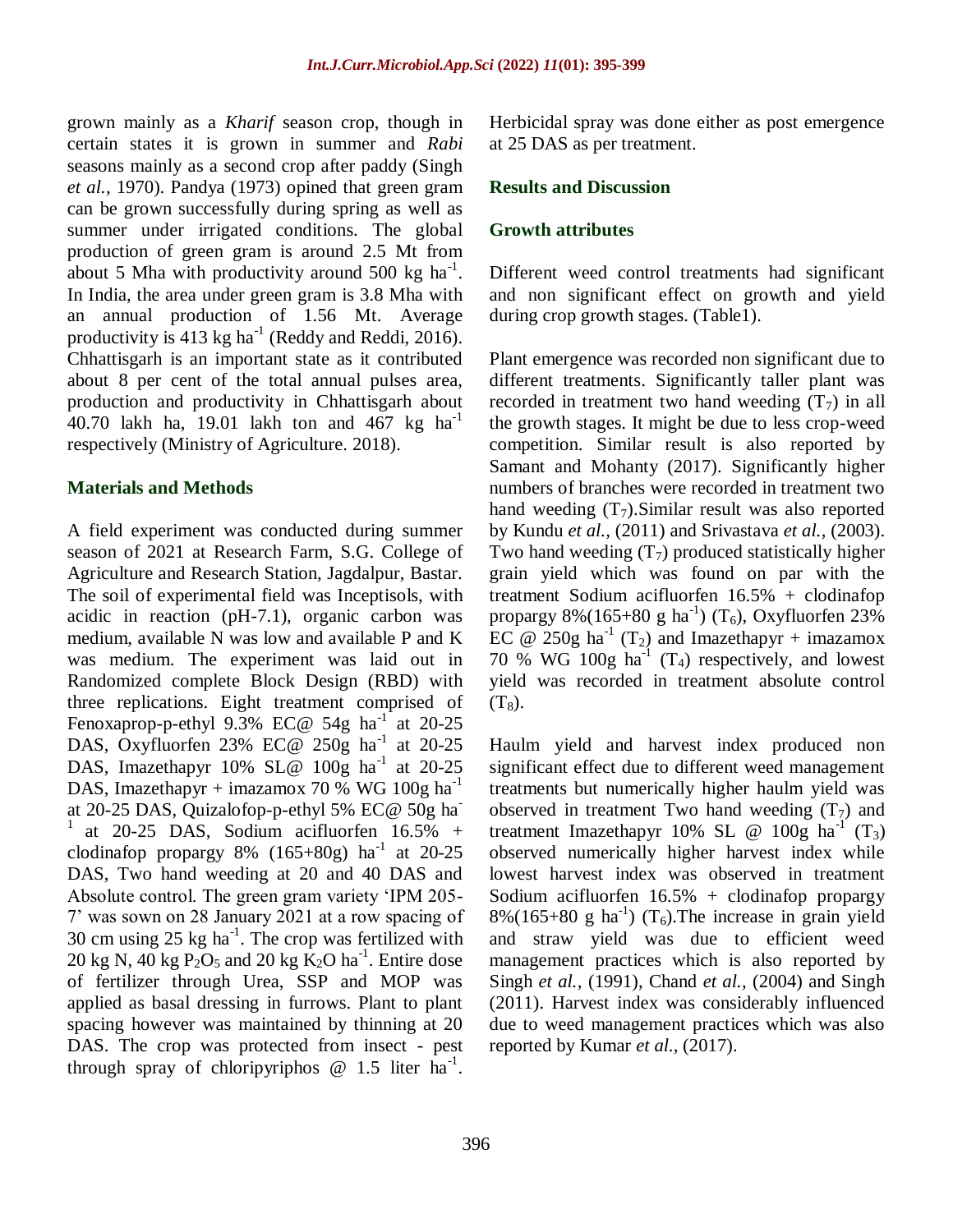#### *Int.J.Curr.Microbiol.App.Sci* **(2022)** *11***(01): 395-399**

| <b>Treatment</b>                                                                           | <b>Plant</b><br>emergence | <b>Plant</b><br>height<br>(cm) | Grain<br>yield<br>$(q \text{ ha}^{-1})$ | Haulm<br>yield<br>$(q \text{ ha}^{-1})$ | <b>Harvest</b><br>index<br>(9/0) |
|--------------------------------------------------------------------------------------------|---------------------------|--------------------------------|-----------------------------------------|-----------------------------------------|----------------------------------|
| $T_1$ Fenoxaprop-p-ethyl 9.3% EC @ 54g ha <sup>-1</sup>                                    | 84.00                     | 29.58                          | 8.72                                    | 14.05                                   | 38.24                            |
| $T_2$ Oxyfluorfen 23% EC @ 250g ha <sup>-1</sup>                                           | 85.47                     | 28.23                          | 10.24                                   | 15.95                                   | 36.79                            |
| $T_3$ Imazethapyr 10% SL @ 100g ha <sup>-1</sup>                                           | 82.93                     | 32.35                          | 8.64                                    | 13.56                                   | 43.13                            |
| $T_4$ Imazethapyr + imazamox 70 % WG 100g<br>$ha^{-1}$                                     | 83.73                     | 34.41                          | 9.34                                    | 15.86                                   | 41.26                            |
| $T_5$ Quizalofop-p-ethyl 5% EC @ 50g ha <sup>-1</sup>                                      | 81.60                     | 33.04                          | 8.37                                    | 13.03                                   | 41.96                            |
| $T_6$ Sodium acifluorfen 16.5% + clodinafop<br>propargy $8\%$ (165+80 g ha <sup>-1</sup> ) | 86.27                     | 33.68                          | 10.69                                   | 16.65                                   | 36.46                            |
| T <sub>7</sub> Two hand weeding 20 and 40 DAS                                              | 89.33                     | 34.57                          | 11.19                                   | 17.21                                   | 39.73                            |
| T <sub>8</sub> Absolute control                                                            | 79.47                     | 24.77                          | 7.61                                    | 12.72                                   | 37.83                            |
| $SEm+$                                                                                     | 5.50                      | 1.95                           | 0.66                                    | 2.03                                    | 1.69                             |
| <b>CD</b> at 0.05                                                                          | <b>NS</b>                 | 5.97                           | 2.03                                    | <b>NS</b>                               | <b>NS</b>                        |
| CV <sub>0</sub>                                                                            | 11.32                     | 10.78                          | 7.70                                    | 14.53                                   | 7.42                             |

## **Table.1** Effect of different weed control method on growth and yield of Green gram (*Vigna radiata* L.)

## **Table.2** Effect of different weed control method on economics of green gram

|                                                                                            | <b>Gross Returns</b> | <b>Net returns</b> | B:C   |
|--------------------------------------------------------------------------------------------|----------------------|--------------------|-------|
| <b>Treatment</b>                                                                           | $(Rs. ha^{-1})$      | $(Rs. ha^{-1})$    | ratio |
| T <sub>1</sub> Fenoxaprop-p-ethyl 9.3% EC @ 54g ha <sup>-1</sup>                           | 66249                | 47021              | 2.45  |
| $T_2$ Oxyfluorfen 23% EC @ 250g ha <sup>-1</sup>                                           | 77681                | 58772              | 3.11  |
| T <sub>3</sub> Imazethapyr 10% SL @ 100g ha <sup>-1</sup>                                  | 65528                | 46125              | 2.38  |
| $T_4$ Imazethapyr + imazamox 70 % WG 100g ha <sup>-1</sup>                                 | 71146                | 50967              | 2.53  |
| T <sub>5</sub> Quizalofop-p-ethyl 5% EC @ 50g ha <sup>-1</sup>                             | 63486                | 44033              | 2.26  |
| $T_6$ Sodium acifluorfen 16.5% + clodinafop<br>propargy $8\%$ (165+80 g ha <sup>-1</sup> ) | 81064                | 61036              | 3.05  |
| $T7$ Two hand weeding                                                                      | 84875                | 58846              | 2.26  |
| T <sub>8</sub> Absolute control                                                            | 57974                | 39446              | 2.13  |
| SEm <sub>±</sub>                                                                           | 4573                 | 4167               | 0.18  |
| $CD$ at $0.05$                                                                             | 14006                | 12,727             | 0.56  |
| CV <sub>0</sub>                                                                            | 11.16                | 14.21              | 12.75 |

## **Economics**

All the weed management on economics are presented in Table 2. The data reveals that treatment two hand weeding  $(T_7)$  produced significantly higher gross income which was comparable with treatment Sodium acifluorfen 16.5% + clodinafop propargy 8%(165+80 g ha<sup>-1</sup>) (T<sub>6</sub>), Oxyfluorfen 23%

EC @ 250g ha<sup>-1</sup> (T<sub>2</sub>) and Imazethapyr + imazamox 70 % WG 100g  $ha^{-1}$  (T<sub>4</sub>). Net return produced significantly higher in treatment Sodium acifluorfen  $16.5\% +$  clodinafop propargy 8%(165+80 g ha<sup>-1</sup>) (T6) and it was found on par with two hand weeding  $(T_7)$  and Oxyfluorfen 23% EC @ 250g ha<sup>-1</sup>  $(T_2)$ whereas, significantly higher B: C ratio was observed in treatment Oxyfluorfen 23% EC @ 250g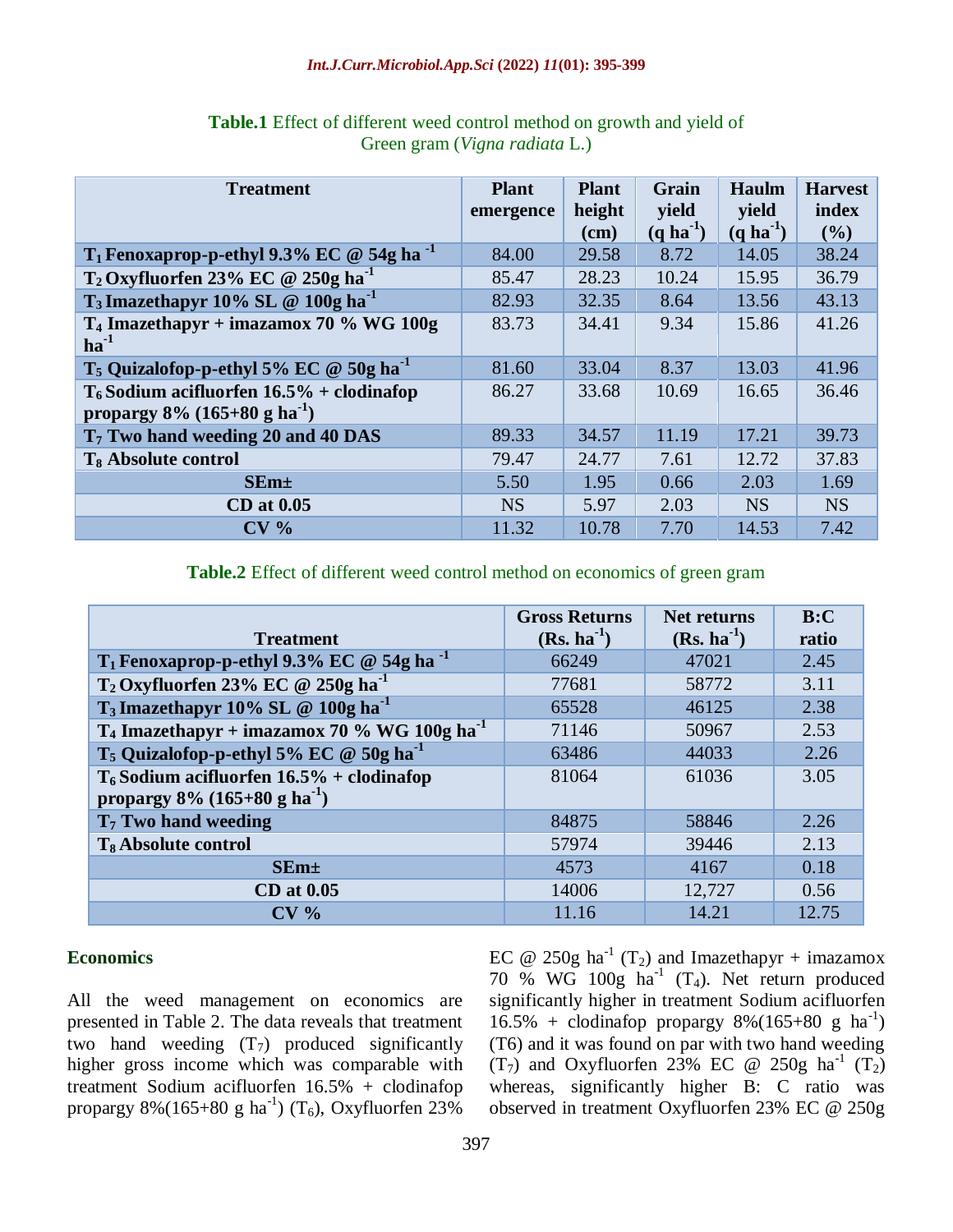ha<sup>-1</sup> (T<sub>2</sub>) and it was comparable with treatment Sodium acifluorfen 16.5+clodinafop Propargy 8 %  $(165+80 \text{ g ha}^{-1})$  (T6) and Imazethapyr + imazamox 70 % WG 100g  $\text{ha}^{-1}$  (T<sub>4</sub>) respectively. It was due to better weed control at low investment and higher yield Kumar *et al., (*2017), Kumar *et al.,* (2010), Prakash *et al.,* (2006) and Singh (2011).

Maintenance of weed management practices by hand weeding resulted in lowest growth and yield with absolute control method of all types of weed control method but highest plant height, number of branches, grain yield, straw yield and harvest index of green gram as compared to herbicide treatments. At the same data showed an effective controls of weeds by post emergence application of Quizalofopp-ethyl 5% EC  $\omega$  50g ha<sup>-1</sup> and clearly depicted decreased plant emergence, plant height, number of branches plant-1 , grain yield, haulm yield and harvest index and economics but increased Sodium acifluorfen 16.5% + clodinafop propargy 8%  $(165+80 \text{ g} \text{ ha}^{-1})$  to other chemical treatments. As post emergence application of Sodium acifluorfen  $16.5\% + \text{clodinafop}$  propargy 8% (165+80 g ha<sup>-1</sup>) was statistically at par with hand weeding as well as Quizalofop-p-ethyl 5% EC @ 50g ha<sup>-1</sup>, so farmers can go for post–emergence application of Sodium acifluorfen 16.5% + clodinafop propargy 8%  $(165+80 \text{ g ha}^{-1})$  furthermore, by this maintenance of absolute control method condition with hand weeding can also be omitted by farmers as it can save a lot of time, capital and labour which can be utilized in other agricultural operations.

### **References**

- Bhatty, R. S. 1982. Albumin proteins of eight edible grain legume species: Electrophoreti patterns and amino acid composition. Journal of Agricultural and Food Chemistry, 30: 620– 622.
- Chand, R., Singh, N. P. and Singh, V. K. 2004. Effect of weed control treatments on weeds and grain yield of late sown urdbean (*Vigna mungo* L.) during *Kharif* season. Indian Journal of Weed Science, 36: 127–128.
- Hayat, R., Ali, S., Siddique, M. T. and Chatha, T. H. 2008. Biological nitrogen fixation of summer legumes and their residual effects on subsequent rainfed wheat yield. Pakistan Journal of Botany, 40: 711–722.
- Kumar, N., Hazra, K. K. and Nadarajan, N. 2017. Efficacy of pre- and post-emergence herbicides in rainy season green gram (*Vigna radiata* L.). Indian Journal of Agricultural Sciences, 87 (9): 1219–24.
- Kumar, N., Mina, B. L., Singh K. P., Chandra, S. Kumar, M. and Srivastva, A. K. 2010. Weed control for yield and profit maximization in wheat (*Triticum aestivum*) in Indian Himalayas. Indian Journal of Agronomy, 55: 119–122.
- Kundu. R., Bera, P. S., Brahmachari, K. and Mallick, R. 2011. Integrated weed management in summer green gram (*Vigna radiata* L.) under gangetic alluvial soil of West Bengal. J. Botan. Soc. Bengal, 65 (1) : 35- 43.
- Ministry of Agriculture 2018& Farmers Welfare Department of Agriculture, Cooperation & Farmers Welfare Krishi Bhavan, New Delhi  $-110001$ .
- Pandya, B. P. 1973. Moong varieties for Summer. Indian Farmers Digest, 6(12):44-47.
- Prakash, V., Kumar, N. and Srivastva, A. K. 2006. Crop-weed competition in onion (*Allium cepa*) under mid-hills condition of northwest Himalayas. Indian Journal of Agricultural Sciences, 76: 744–6.
- Reddy, S. R. and Reddi, R. Y. 2016. Agronomy of field crops. Kalyani pub, New Delhi. (5) pp: 315-319.
- Samant, T. K. and Mohanty, T. R. 2017. Effect of sowing date and weed management on productivity and economics of rainfed mungbean (*Vigna radiata*). Indian Journal of Agronomy, 62 (3): 125-130.
- Singh, G. 2011. Weed management in summer and kharif season blackgram (*Vigna mungo* (L.) Hepper). Indian Journal of Weed Science, 43: 77–80.
- Singh, H. B., Joshi, S. and Thomas, T. A. 1970.